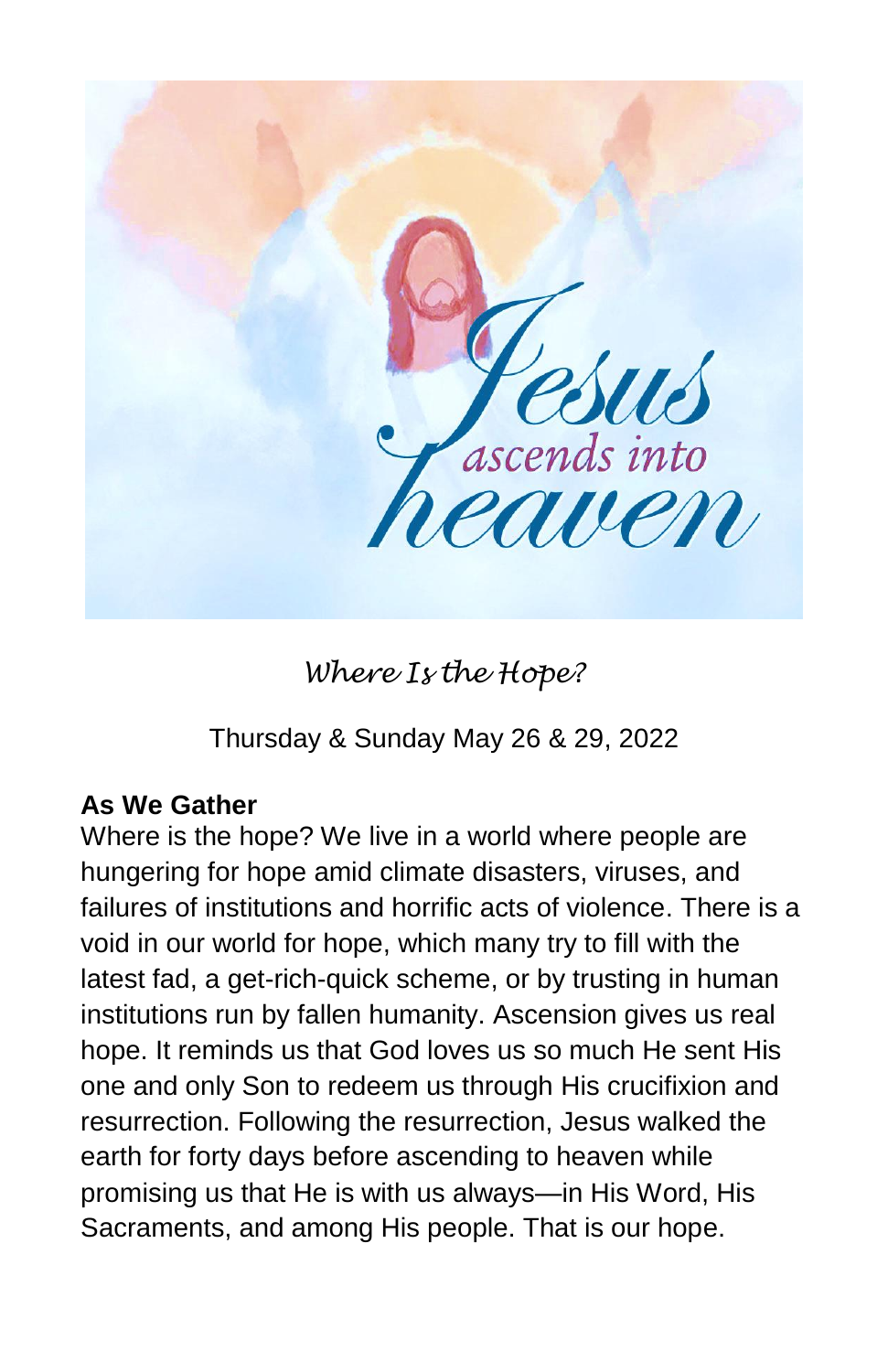**10:45 AM Pre-Service Song** "Above All"

**6:30 PM & 8:15 AM Opening Hymn**"Alleluia! Sing to Jesus" *LSB 821*

**10:45 AM Opening Song** "Here I Am To Worship"

## **Invocation**

P: In the name of the Father and of the Son and of the Holy Spirit. **C: Amen.**

# **Confession and Absolution**

- P: Let us confess our sins before God and one another.
- **C: Most merciful God, we are by nature sinful and unclean. We are guilty of placing our hopes and dreams in the people, places, and things of this world, which are here today and tomorrow are thrown in the fire. Forgive us for the sake of Jesus, who lived, died, rose, and ascended to Your right hand, and lead us to bear witness to the real hope we have in You. In Jesus' name, we pray. Amen.**
- P: As a called and ordained servant of our ascended Lord Jesus and by His power and authority, I forgive you all your sins in the name of the Father and of the Son and of the Holy Spirit. **C: Amen.**
- P: Go in peace and bear witness to the hope that is yours because of Jesus! **C: Thanks be to God!**

# **Introit**

- P: God has gone up with a shout, the LORD with the sound of a trumpet.
- **C: The LORD says to my Lord: "Sit at My right hand, until I make Your enemies Your footstool."**
- P: The LORD has sworn and will not change His mind,
- **C: "You are a priest forever after the order of Melchizedek."**
- P: The Lord is at Your right hand; He will shatter kings on the day of His wrath.
- **C: Glory be to the Father and to the Son and to the Holy Spirit; as it was in the beginning, is now, and will be forever. Amen.**
- P: God has gone up with a shout, **C: the LORD with the sound of a trumpet.**
- **6:30 PM & 8:15 AM Hymn of Praise "**A Hymn of Glory Let Us Sing" *LSB 493*

# **10:45 AM Song of Praise** "We Believe"

# **Salutation**

P: The Lord be with you. **C: And also with you.**

# **Prayer of the Day**

P: Let us pray…one God, world without end. **C: Amen.**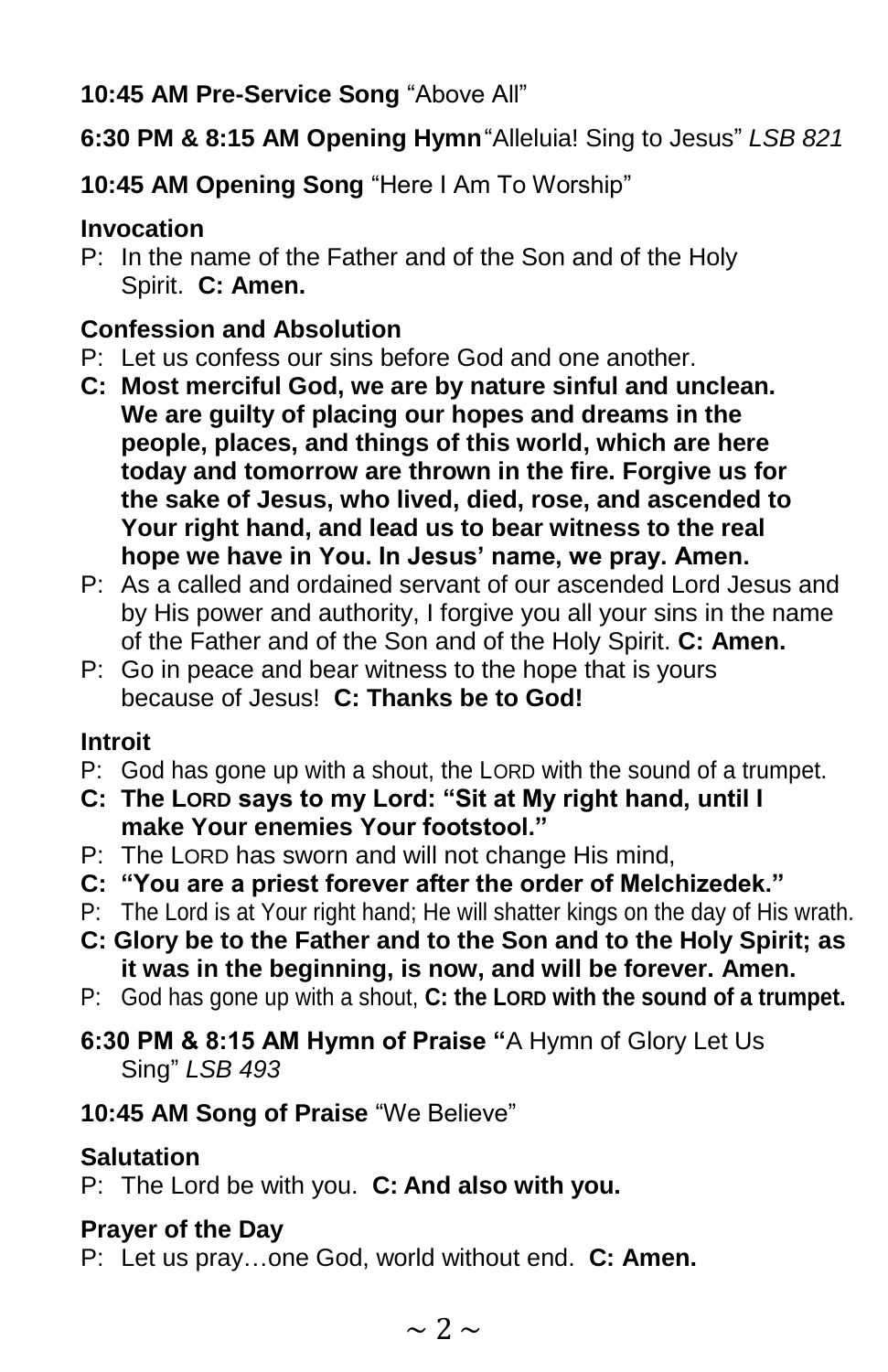## **First Reading** *Acts 1:1–11*

*(after the reading)…*

L: This is the Word of the Lord. **C: Thanks be to God.**

## **Psalm** *Psalm 47*

- P: Clap your hands, all peoples!
- **C: Shout to God with loud songs of joy!**
- P: For the LORD, the Most High, is to be feared, a great king over all the earth. *He subdued peoples under us, and nations under our feet. He chose our heritage for us, the pride of Jacob whom He loves.*
- P: God has gone up with a shout,
- **C: the LORD with the sound of a trumpet.**
- P: Sing praises to God, sing praises!
- **C: Sing praises to our King, sing praises!**
- P: For God is the King of all the earth; sing praises with a psalm! *God reigns over the nations; God sits on His holy throne. The princes of the peoples gather as the people of the God of Abraham.*
- **C: For the shields of the earth belong to God; He is highly exalted!**

## **Epistle** *Ephesians 1:15–23*

*(after the reading)…*

- L: This is the Word of the Lord. **C: Thanks be to God.**
- L: Please stand as you are able for the reading of the Holy Gospel.

## **Verse** *Romans 6:9; Matthew 28:20b*

- P: Alleluia. **C: We know that Christ being raised from the dead will never die again; death no longer has dominion over Him.**
- P: Alleluia. **C: Behold, I am with you always, to the end of the age.** P: Alleluia.

## **Holy Gospel** *Luke 24:44–53*

- P: The Holy Gospel according to St. Luke, the twenty-fourth chapter.
- **C: Glory to You, O Lord.** *(after the reading)…*
- P: This is the Gospel of the Lord. **C: Praise to You, O Christ.**

# **Children's Message and Celebrate Song**

- **6:30 PM & 8:15 AM Hymn of the Day** "My Hope Is Built on Nothing Less" *LSB* 575
- **10:45 AM Sermon Song** "One Thing Remains (Your Love Never Fails)"

## **Sermon 'Where Is The Hope'** *Ephesians 1:15-23*

# **Offering & Attendance/Involvement Cards**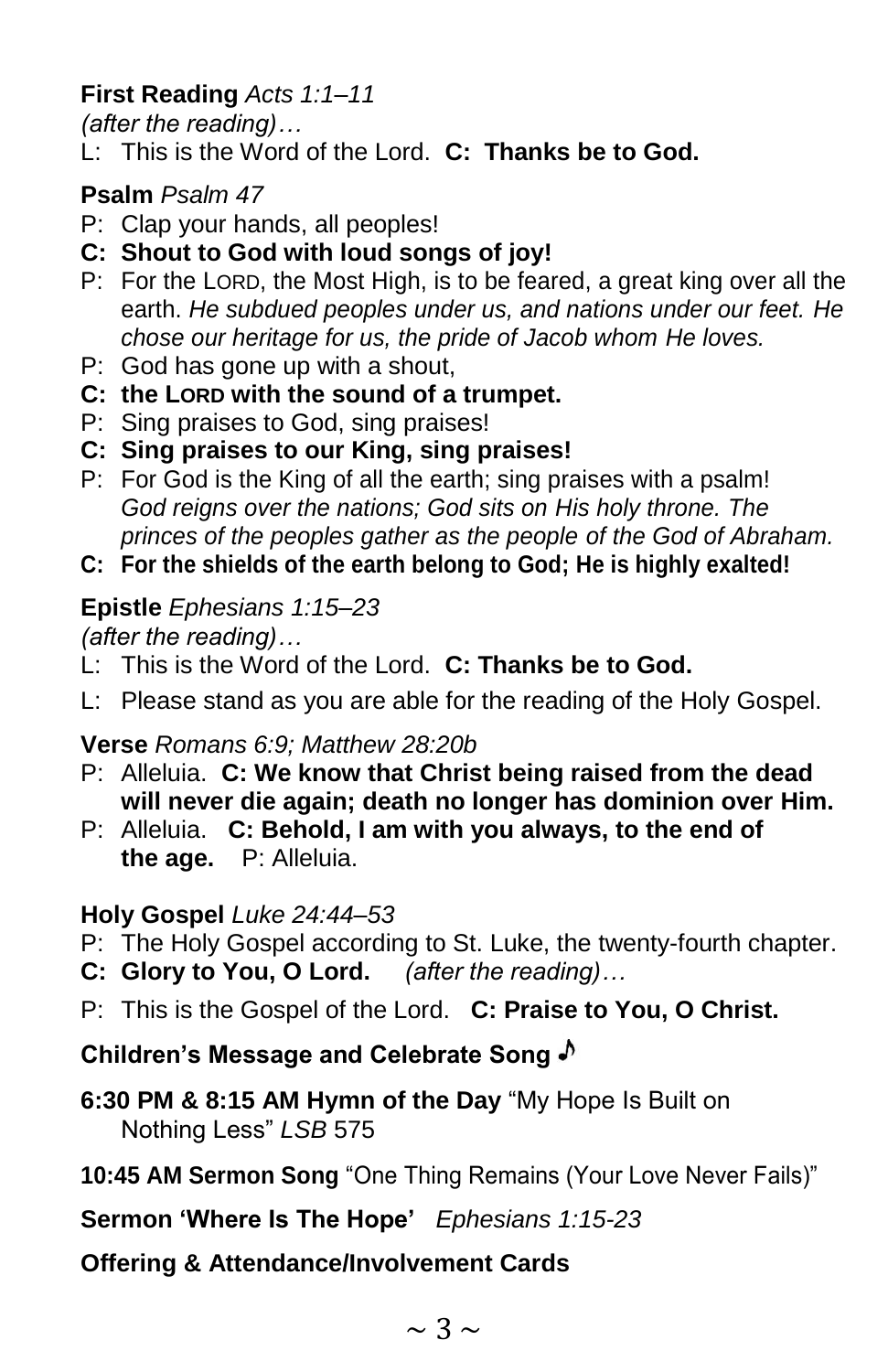**6:30 PM & 8:15 AM Offertory** "When Peace, like a River" *LSB 763*

## **Apostles' Creed**

## **Prayer of the Church**

P: *(after each petition)…* Ascended Lord,

**C: empower us to be witnesses of hope.**

**Lord's Prayer** *Matthew 6:9–13*

## **Benediction**

P: The Lord bless you and keep you. The Lord make His face shine on you and be gracious to you. The Lord look upon you with favor and give you peace. **C: Amen.**

**6:30 PM & 8:15 AM Hymn to Depart** "God Bless Our Native Land" *LSB 965*

## **10:45 AM Closing Song** "Your Grace Finds Me"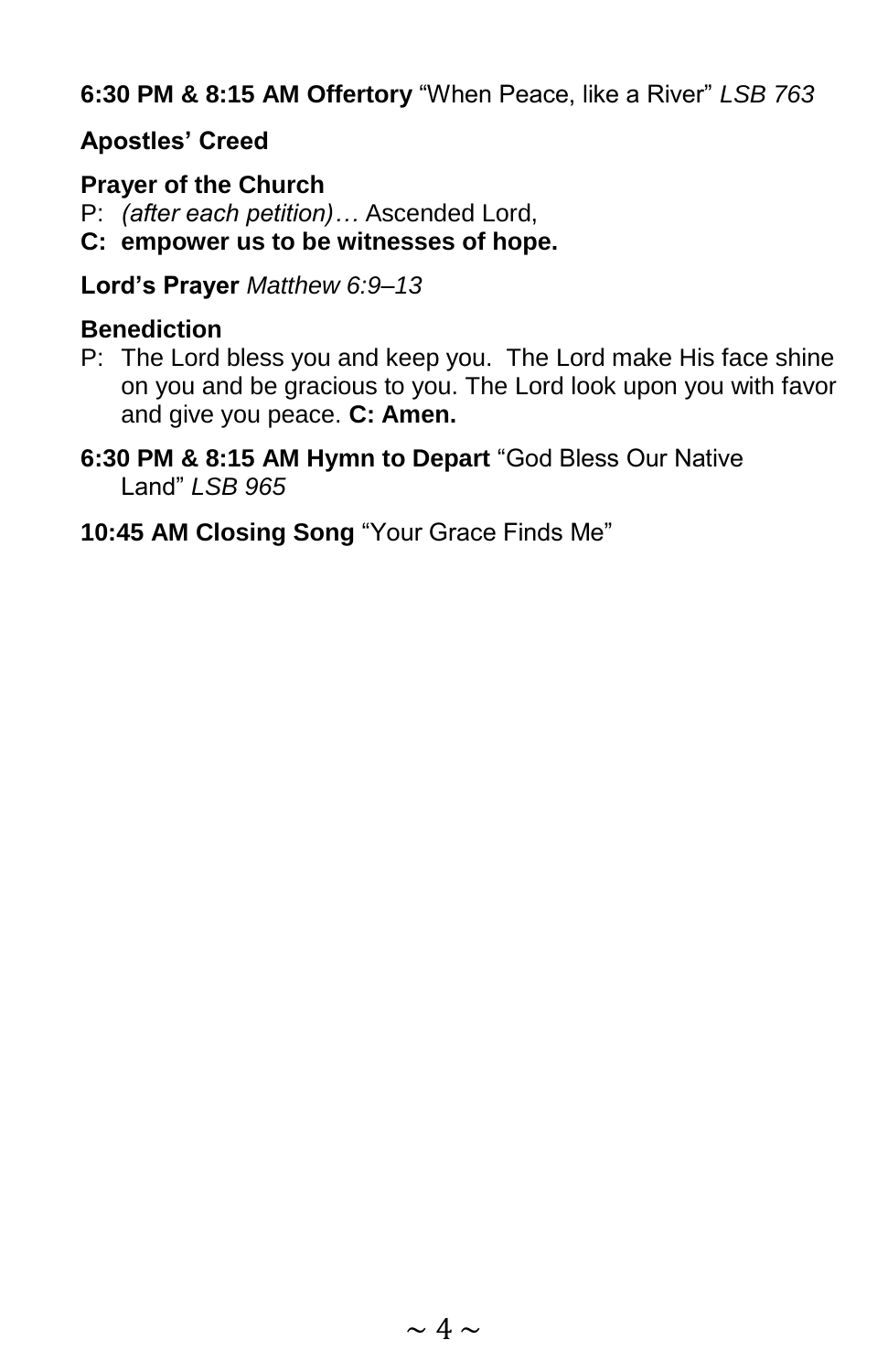# **ANNOUNCEMENTS**

**Welcome!** A cordial welcome to everyone worshiping with us today. We are happy to have you share the joy of this Lord's Day with us. A special welcome to those worshiping with us for the first time. If you are looking for a church home and would like to know more about our congregation, please speak to a pastor after service or call the church at 712.276.1125.

**Our worship services** will continue to be available, traditional &/or contemporary, on our website: [www.redeemersiouxcity.com](http://www.redeemersiouxcity.com/) or you can like us on Facebook or find us on YouTube.

**Children's Bulletins and Quiet Bags** are in the back of the church. Please place the Quiet Bags in the plastic container (next to the bags) when finished. Thank You!

**Large-Print Bulletins** and hearing devices are available from Ushers.

**Please take home,** or discard into a waste basket, your church bulletins as you leave the sanctuary. Thank You

**Prayer requests** may be shared with the Prayer Leader in the Choir Loft after service. We also welcome prayer requests through our church e-mail: [redeemerchurchsc@gmail.com.](mailto:redeemerchurchsc@gmail.com) You don't have to be a member to request prayers.

**If you would like** to give a charitable donation, you may drop off at the church or mail to RLC, 3204 S. Lakeport, Sioux City, IA 51106.

**Altar Flowers** are given by Ruth Simon in memory of her husband, George and son, Randy. Today would have been Randy's 65<sup>th</sup> birthday.

**Pulpit Flowers** are given by Karen Grieme in memory of Ron.

**Please stop by Care Corner** to sign an *anniversary* card for Paul & Christi Johnson celebrating 25 years together.

**Pastor Zirpel & Pam** are attending the Timmons' wedding in Waterloo, IA, this weekend. Pastor Zirpel is officiating, and they will be back in town Sunday afternoon.

**Church Mailboxes:** Who needs them? Seriously, that is the question. We would like to put in new and attractive mailboxes along the choir hallway. But they will cost almost \$14,000. That has led us to rethink the whole situation. We are looking for congregational input. We can see the number of people who don't use their mailbox, but we'd like to get an idea how many of you use your mailbox regularly. Thank you.

*Her Health Women's Center* (located near Lowe's) are doing their "Baby Bottle" Campaign once again this year. Baby bottles are be available on the South Entrance table. You may bring back on Father's Day or before.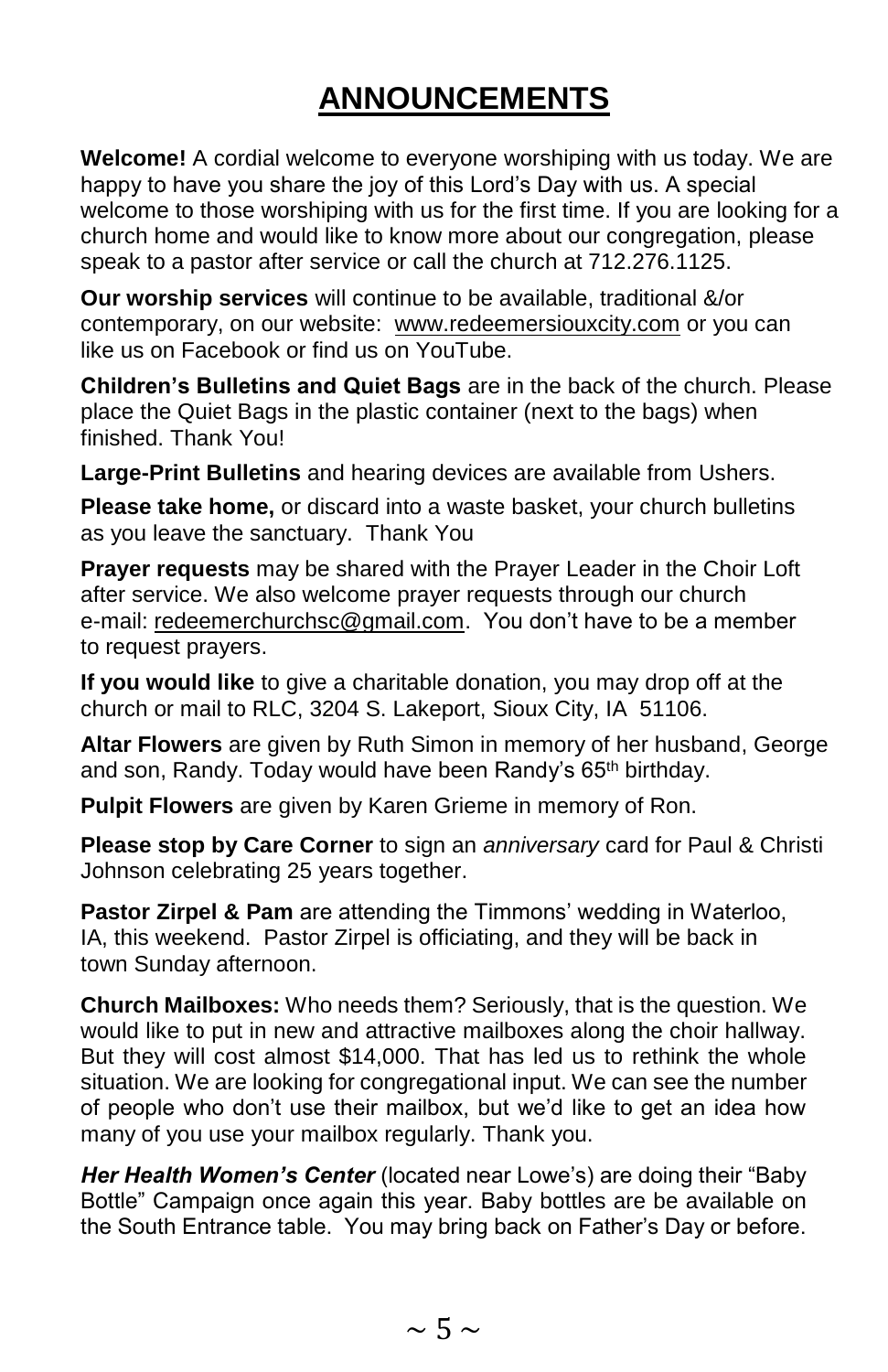**Today is a 5th Sunday of the month** so we collect LWML mites for mission projects in Iowa, USA, and the around the world. Please give generously.

The office will be closed Monday, May 30<sup>th</sup>, in observance of Memorial Day.

Lamplighters will be meeting on Wednesday, June 1<sup>st</sup>, 9:30 AM, at Faith Lutheran.

**Join us for the Browns Patriotic Music Show** at the Browns Century Theater, 11 Central Ave. NW in Le Mars on July 10<sup>th</sup> at 2:00 p.m. Many patriotic songs will be featured during this show. Veterans will be recognized for their service to this country. Following the show, continue your time of fellowship by enjoying delicious ice cream at the Blue Bunny Ice Cream Parlor. The ConnecTeam has reserved the theater for Redeemer Lutheran Church members, family, and friends for \$23 per person. As this is reserved seating only, tickets can be purchased by calling or visiting the church office. **Please reserve your tickets by June 30th .** The theater can only accommodate 110 people, so please secure your tickets as soon as possible to make sure you don't miss this event! When you reserve your ticket, please let us know if you need a ride or can give someone a ride to this performance. Please also let us know if you are a Veteran or are reserving a ticket for a Veteran as we want to acknowledge and honor these heroes during the show. We look forward to seeing you for this very inspirational and patriotic tribute.

**Next Sunday, we will begin our Summer Sunday school series** on the *Tree of Life*: *God's Promise of Salvation* for ages 3 to 12th grade*.* The *Tree of Life: God's Promise of Salvation* is all about answering the question of how this world God created came to be in such a terrible, confused state and how God stepped forward with a plan and a promise to send His Son, Jesus Christ, to fix it all. Each week, we will explore Bible accounts that guide us through this epic story of salvation from creation, to the cross, to Christ's return on the Last Day.

**Ordination/Installation service of Ezra Grabau** will be held at Faith Lutheran, Hamilton Blvd., on Sunday, June 5, 2:00. Redeemer members are invited!

**Women's Bible Study (Women of the Bible):** Wednesday, June 8th and June 22<sup>nd</sup>, 10:30 AM in Redeemer's conference room or you can join us at 6:00 PM at Oscar Carl Winery, 1473 Buchanan Ave.

**Early Bird Bible Study starts** June 8 at 6:30 a.m. We'll be using a new series from Lutheran Hour Ministry called, *Nurturing Your Faith: Life Together.* It's a nice study from 1 Peter. Everyone is welcome! We'll meet in the conference room.

**Grief Support Group:** Help and encouragement after the death of a loved one. Your journey from mourning to joy. Grief Share is a special weekly seminar and support group designed to help you rebuild your life with God's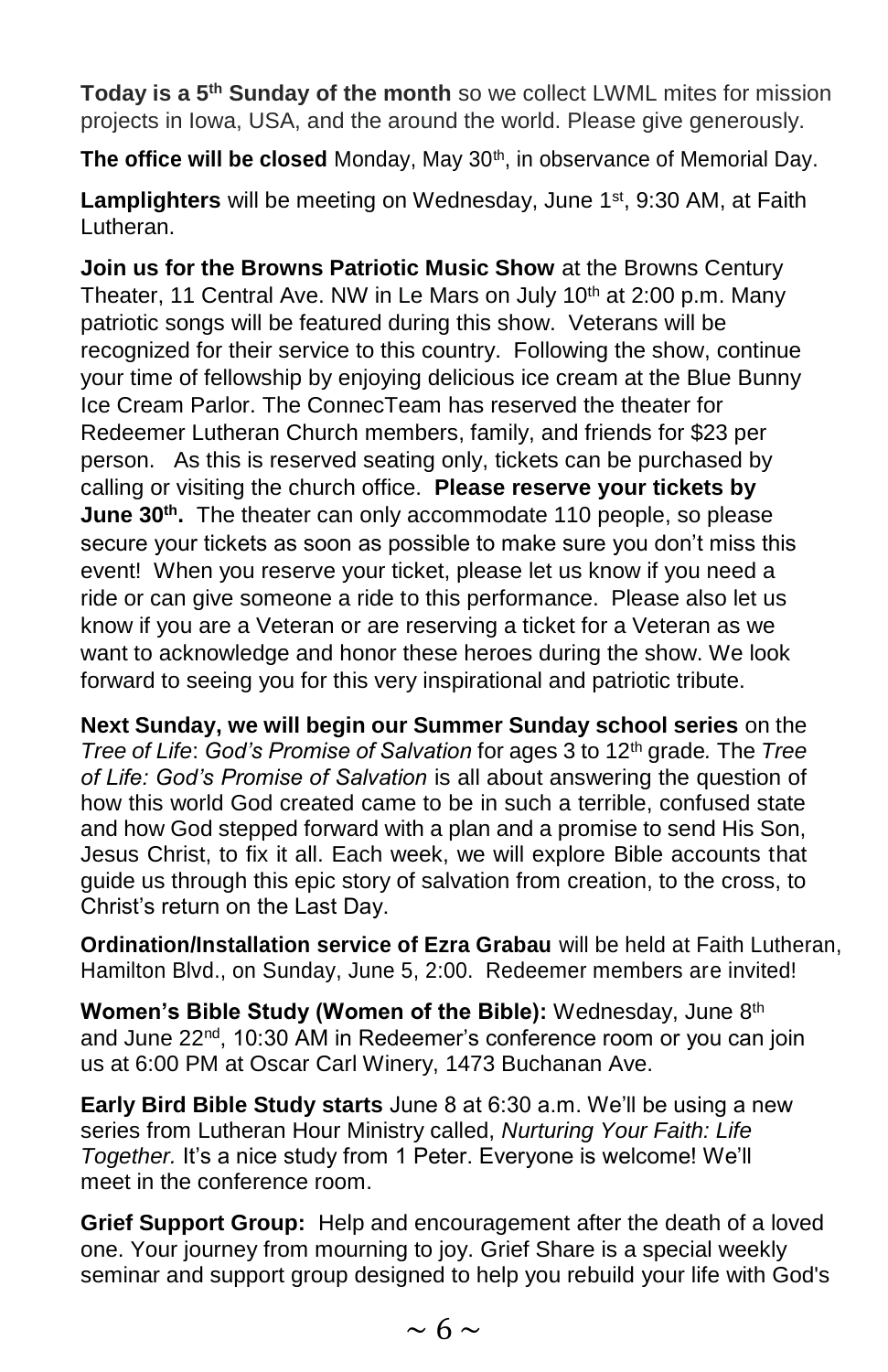help. We know it hurts, and we want to help. The group will meet Thursdays, 6:30-8:00 p.m. from June 9, 2022 - September 2, 2022. Each seminar is self-contained so come for one or all 13 sessions at Calvary Lutheran Church, 4400 Central St., Sioux City, IA, 51108. Sessions meet in the church Conference Room and are confidential. Sign-up via email: [calvarysecretary@aol.com](mailto:calvarysecretary@aol.com) or by phone 712-239-1575 #0 or in person about 10 minutes ahead of each session. *If you are interested in helping others from a Christian/Biblical world view or want more information, contact Diane Krause at [dianekrause716@gmail.com](mailto:dianekrause716@gmail.com) or by calling (712) 389- 5226. Calvary is sponsoring these summer sessions. Cost is \$20 per participant. We want to bless you!*

**Vacation Bible School** - **July 31st – August 4th .** We're getting ready for a great VBS this summer! This year, we are using GROUPs MONUMENTAL. VBS children will learn about God's great, vast, unending love and power! They'll look into the Bible, God's Holy Word, and explore Bible accounts about Joseph and his family. If you are interested in Volunteering for VBS, please contact DCE Madi at [redeemer.madi@gmail.com](mailto:redeemer.madi@gmail.com)

**Every Member Visits:** We know that there are still a few visits that need to be done. Please attempt to finish the visits by the end of the month and return the visit sheets to the church office. Once we've collected the visit sheets, the elders would like to have a follow up meeting with those who helped make the visits.

**Volunteers attempting to schedule home visits** for the "Every Member Visit" initiative this past month discovered quite a bit of inaccurate demographic information for our members. As it is important to maintain an accurate database of our membership, we are going to begin contacting members to confirm demographic information. Julie Barto, Pastor Zirpel's Assistant, continues to reach out to members. We would also like to encourage you to update the attendance card when you attend worship in case you have any changes in your address, phone, or email. Thank you!

**A T-bone steak fundraiser for St. Paul's Lutheran School** is being held presently. Because of significant increase in purchasing the steaks, we have had to increase the price. T-bones are 2 for \$20, similar in size to last year (about 12 oz each). Available in our kitchen freezer. You can buy a whole case of 12 for \$120 or 6 for \$60 if you wish. Talk to either pastor, or during the week ask at the office. ~~Pastor Zirpel

## **To Receive reminders and important information please add all the following groups that apply to you. Remind Groups:**

Redeemer Middle School (text "@redeemms" to 81010) Redeemer High School (text "@redeemyg" to 81010) Redeemer Young Adults (text "@rlcya" to 81010) Rock Sunday (text "@redeemsun" to 81010)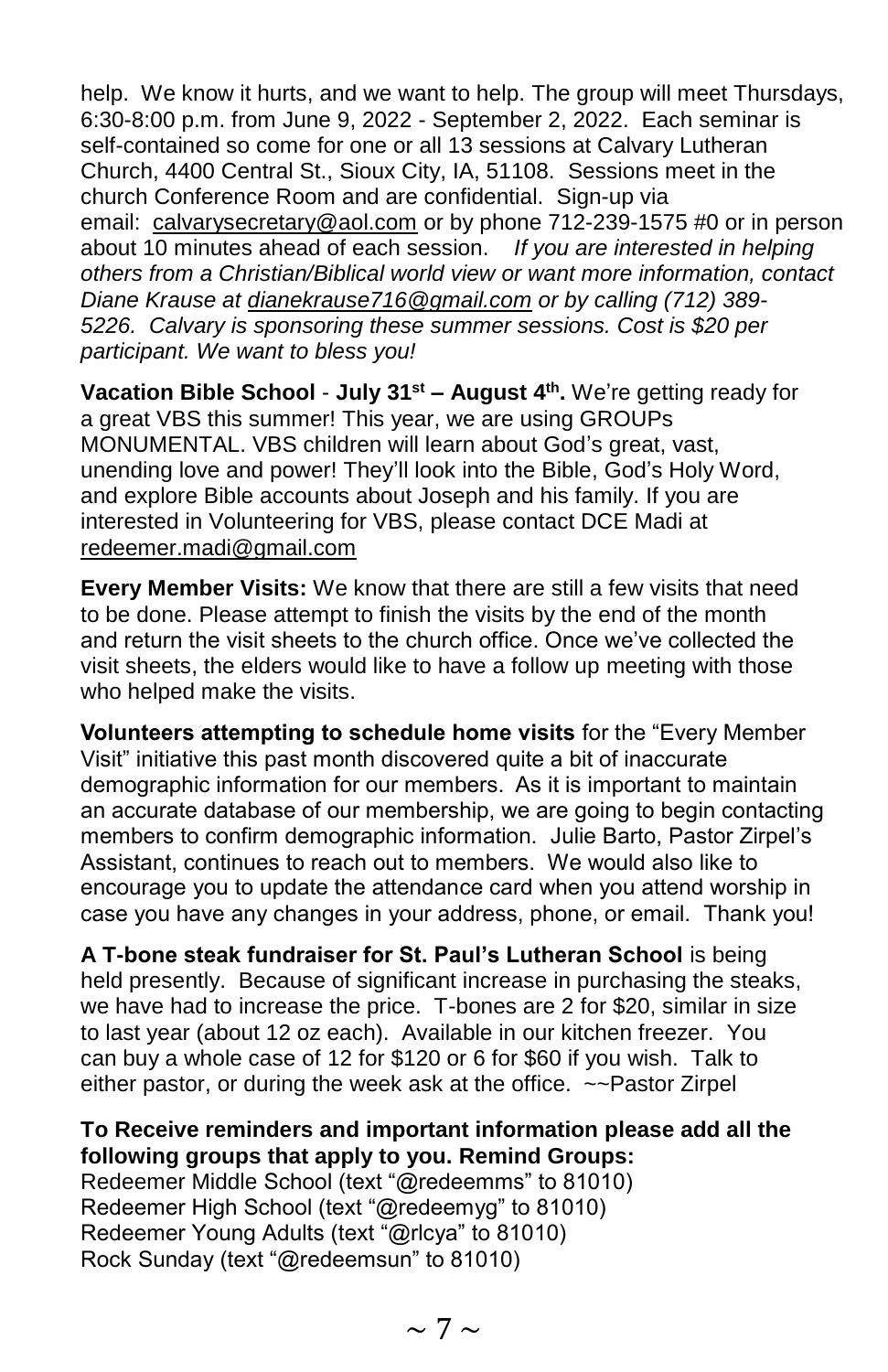Rock Wednesday (text "@redeemrock" to 81010) Redeemer Family Events (text "@redeemfam" to 81010) Redeemer Lutheran Church (text "@rlc3204" to 81010)

**If you have** "new" flats (lids) and/or new/used canning rings (narrow or wide), you no longer need, we would gladly accept your donation. Just put in a sack or box and place outside Pastor Zirpel's door. Canning jars also accepted. ~~Thank You!

## **Additional Listening on Sundays:**

1. Good Shepherd Hour- 8:00 AM KSCJ

2. Lutheran Hour- 8:30 AM KSCJ

3. Main Street Living- 10:00 AM KCAU, Channel 9.

**May 29 airing -** This is the Life – "A Dream of His Own" – A father and son are at odds when the construction company will evict an Indian family. Worship Service – Rev. Martin Hill of Trinity Lutheran Church in Martinsburg, NE, delivers the message "Still With Us" based on Acts 1:1- 11. If you would like to watch **Main Street Living** at a different time other than Sunday morning, 10:30, you can log on to the website (www.mainstreetliving.com). Just hit "Sioux City."

**Come Join Us on Facebook** ---- LWML Redeemer Lutheran Church - Sioux City.

## **Please Like our Facebook**

**page** [https://www.facebook.com/Bibishopemissiontrip](https://www.facebook.com/Bibishopemissiontrip/) Follow us for great stories, pictures, and updates. Thank you!

## **Please Like us** our Facebook page [https://www.facebook.com/RedeemerLC](https://www.facebook.com/RedeemerLC/)

**Always clearly mark your "special" offerings,** so that the office can make sure that you are credited properly. Missionary support is always sent to Mission Central (Gary Thies, Mapleton, IA) through Redeemer Lutheran Church. Your quarterly statements will reflect your "special" offerings if clearly marked.

**Redeemer's Missionaries** of the year for 2022 are the Adam Lehman Family and the JJ Wolf Family. Contributions may be made to their accounts to Redeemer Lutheran and earmarked as such at any time. Contributions are then sent through Mission Central (Gary Thies, Mapleton) by Redeemer. Thanks for your consideration!

**God bless you and be safe!** Redeemer Lutheran Church Leadership Council, Elders, & Staff.

**Youth Collecting Cans & Bottles!** Please bring in all your RINSED IOWA 5¢ cans and bottles (**PLASTIC ONLY-NO GLASS)** and place in the containers outside the Youth Room Door! Thank You!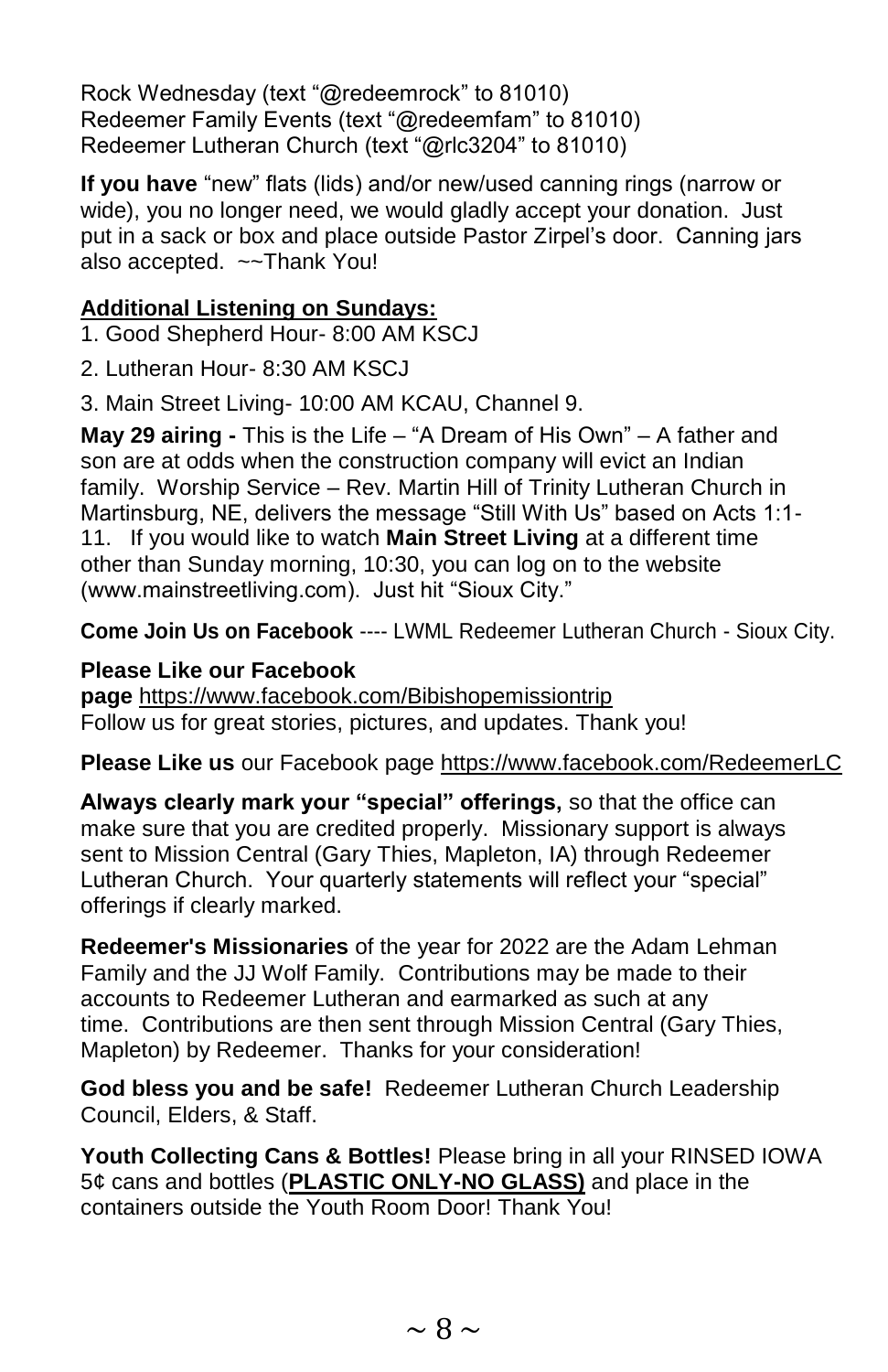**Building Healthy Families:** Sometime in the coming week you will likely have an opportunity to choose how you will respond to at least one challenging situation. When you do, remember Whose you are - God's chosen one, holy and beloved - and that you have a choice in how you respond. Read Colossians 3:8-17 **Lutheran Family Service**  www.LutheranFamilyService.org.

*SERVING THIS WEEK- (May 26 & 29, 2022):* **Sunday 8:15 AM Team 2**  *(Scott Ernst, Roy Olsen, Lamont Onken, Phil Schauer, Brian Duff*). **10:45 AM- Team 5-** *(Mark Shapiro, Mark Boyd, Loren Field, Rick Lieber).* **GREETERS: Sunday 8:15 AM-** *Tawnya & Aaron Becker.* **10:45 AM***open.* **ACOLYTES: Sunday 8:15 AM-** *Keely Derochie.* **10:45 AM-** *Tyler Simpson & Kevin Simpson.* **TECHNOLOGIST:****Thurs. 6:30 PM** *David Senstad;* **Sun. 8:15 AM-** *Hannah Koehler; 10:45 AM- Curt Green.*  **COUNTING TEAM: #4** *(Fink & Buckley).* **COFFEE & ROLL SERVERS:**  *Dale & Nadine Henningsen*

*SERVING NEXT WEEK- (June 2 & 5, 2022):* **USHERS: Sunday 8:15 AM Team 3** *(Gary Flammang, Mitchel Bauman, Gary Bumsted, Alex Erickson, Bob Fleckenstein, Bob Naylor*). **10:45 AM- Team 6-** *(Al & Melissa Joens, Nate Klaumann, Karyl Knecht).* **GREETERS: Sunday 8:15 AM-** *Lamont & Drenda Onken.* **10:45 AM-** *open.* **ACOLYTES: Sunday 8:15 AM-** *Jacob Runge Dill & Xavier Young.* **10:45 AM-** *Peyton Schutt & Abby Peters.*  **TECHNOLOGIST:****Thurs. 6:30 PM** *TBD;* **Sun. 8:15 AM-** *TBD; 10:45 AM-TBD.* **COUNTING TEAM: 1** *(Buckley & Lessmann).* **COFFEE & ROLL SERVERS:** *Youth*

#### **Record of Our Discipleship: Week Ending May 22, 2022**

Worship Attendance: Sunday, 33+114+113=260 (20%) Adult Bible Study: 23; ROCK Sun: 36; ROCK Wed: N/A Sudanese: 12

| <b>Date</b>  | <b>Income</b> | <b>Budgeted Income</b>       |         | %    |
|--------------|---------------|------------------------------|---------|------|
| May 22, 2022 | \$7,414       | \$14,046                     |         | 53%  |
| Year-to-date | \$339,697     | \$294,975                    |         | 115% |
|              |               | <b>Building Fund Income:</b> |         |      |
| Year-to-date |               | Weekly Income                |         |      |
| \$7,180      |               | \$400                        | \$7,580 |      |

#### **THIS WEEK AT REDEEMER**

**Sunday, May 29, 2022** MITES SUNDAY

8:15 & 10:45 AM Worship Services 9:30 AM Adult Bible Study 9:30 AM ROCK Sunday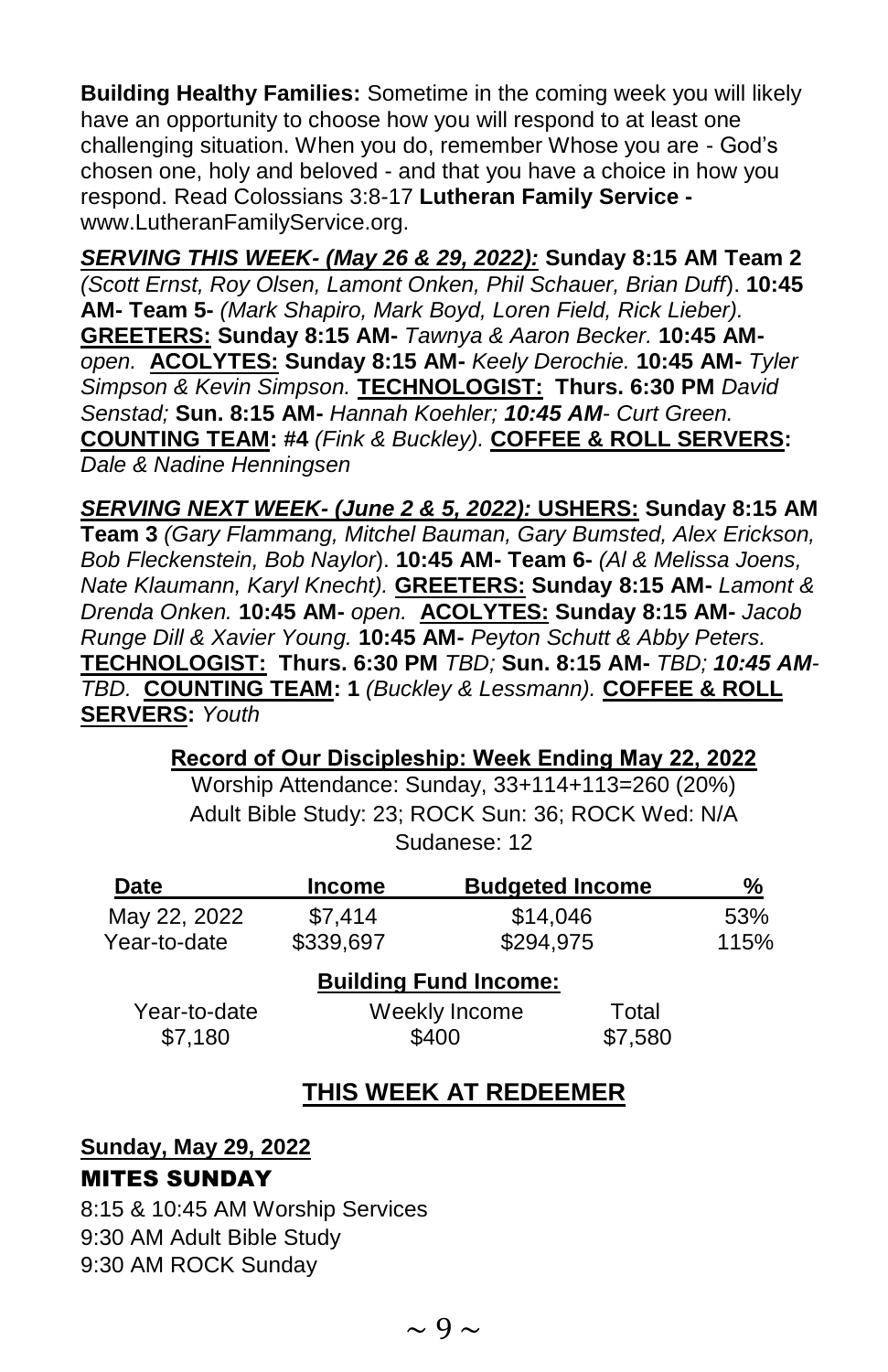9:30 AM Adult Confirmation 1-3 PM Sudanese Worship 4-6 PM Pickleball

## **Monday, May 30, 2022**

#### Memorial Day

*Office is Closed* 5:30 PM Adult Fitness 6:30 PM Pickleball

#### **Tuesday, May 31, 2022**

1:30 PM Staff Bible Study/Mtg

#### **Wednesday, June 1, 2022**

9:30 AM Lamplighters Mtg- *Faith Lutheran* 1:00 PM Pickleball

## **Thursday, June 2, 2022**

5:30 PM Adult Fitness 6:30 PM Worship w/Holy Communion

#### **Friday, June 3, 2022**

9:00 AM - Noon Food Shelf

#### **Sunday, June 5, 2022**

8:15 & 10:45 AM Worship Services 9:30 AM Adult Bible Study 9:30 AM Adult Confirmation 1-3 PM Sudanese Worship 2 PM Ordination of Ezra Grabau at Faith Lutheran 4-6 PM Pickleball *Drop Off items for Youth Rummage Sale - in Gym / Youth Rummage Set-Up*